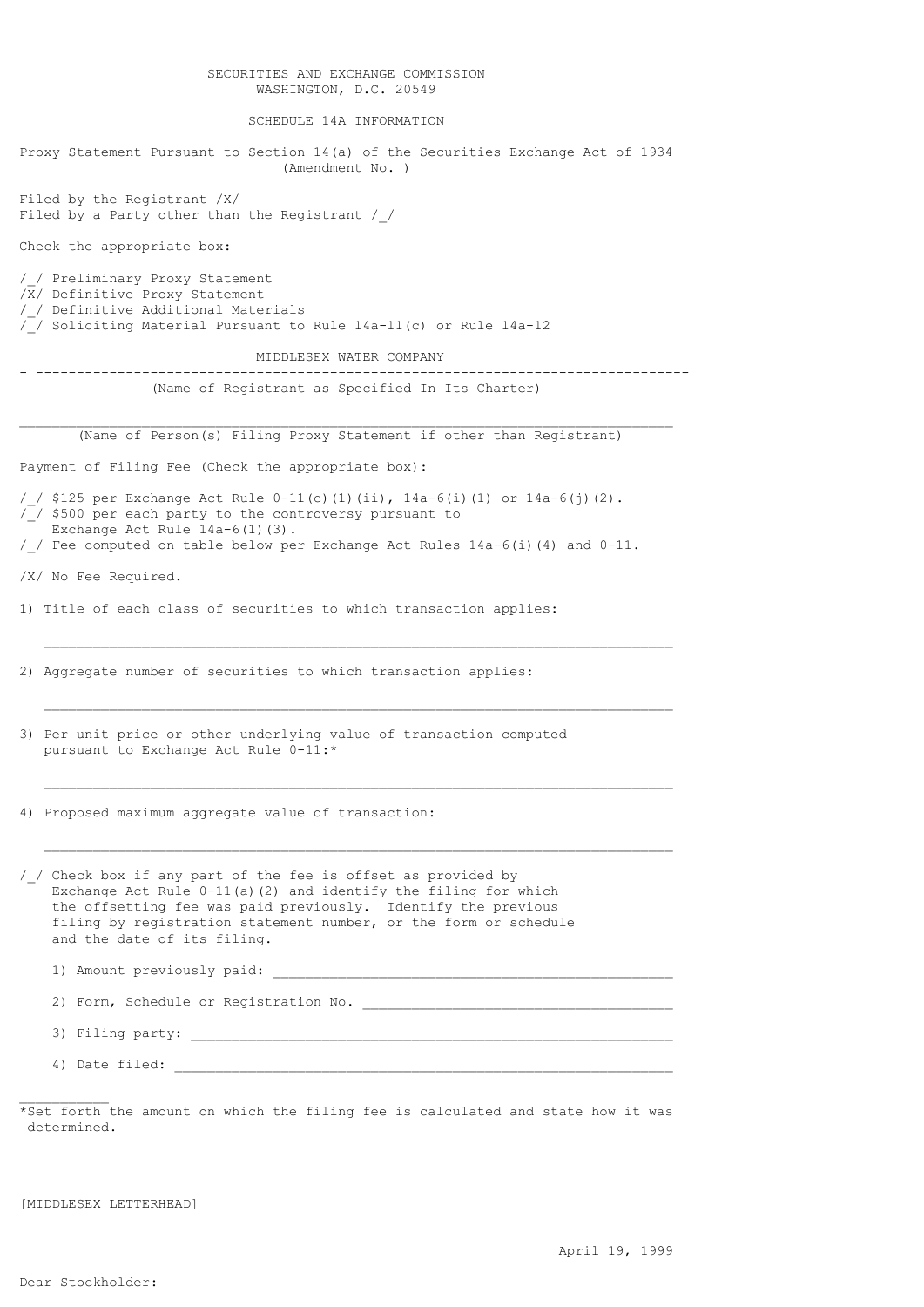I cordially invite you to the 1999 annual meeting of Middlesex Water Company shareholders. The meeting will be held at the office of the Company, 1500 Ronson Road, Iselin, New Jersey, on Wednesday, May 26, 1999, at 11:00 a.m.

 The primary business of the meeting will be election of directors and approval of the selection of Deloitte & Touche LLP as independent auditors for 1999, and transaction of such other business as may properly come before the meeting.

 During the meeting, we will report to you on the Company's financial status, operations and other achievements during 1998, together with our goals for 1999. We welcome this opportunity to meet with our stockholders and look forward to your comments and questions.

 Your vote is important to us. Whether or not you plan to attend the annual meeting, I urge you to vote. Please specify your choice by marking the appropriate boxes on the enclosed proxy card and sign, date and return your proxy in the enclosed postpaid return envelope as promptly as possible. If you date, sign and return your proxy card without indicating your choices, the persons designated as proxies will vote your shares in accordance with the recommendations of the Directors and management.

I look forward to seeing you on May 26th.

Sincerely,

 /s/ J. Richard Tompkins -----------------------------------

 J. Richard Tompkins Chairman of the Board and President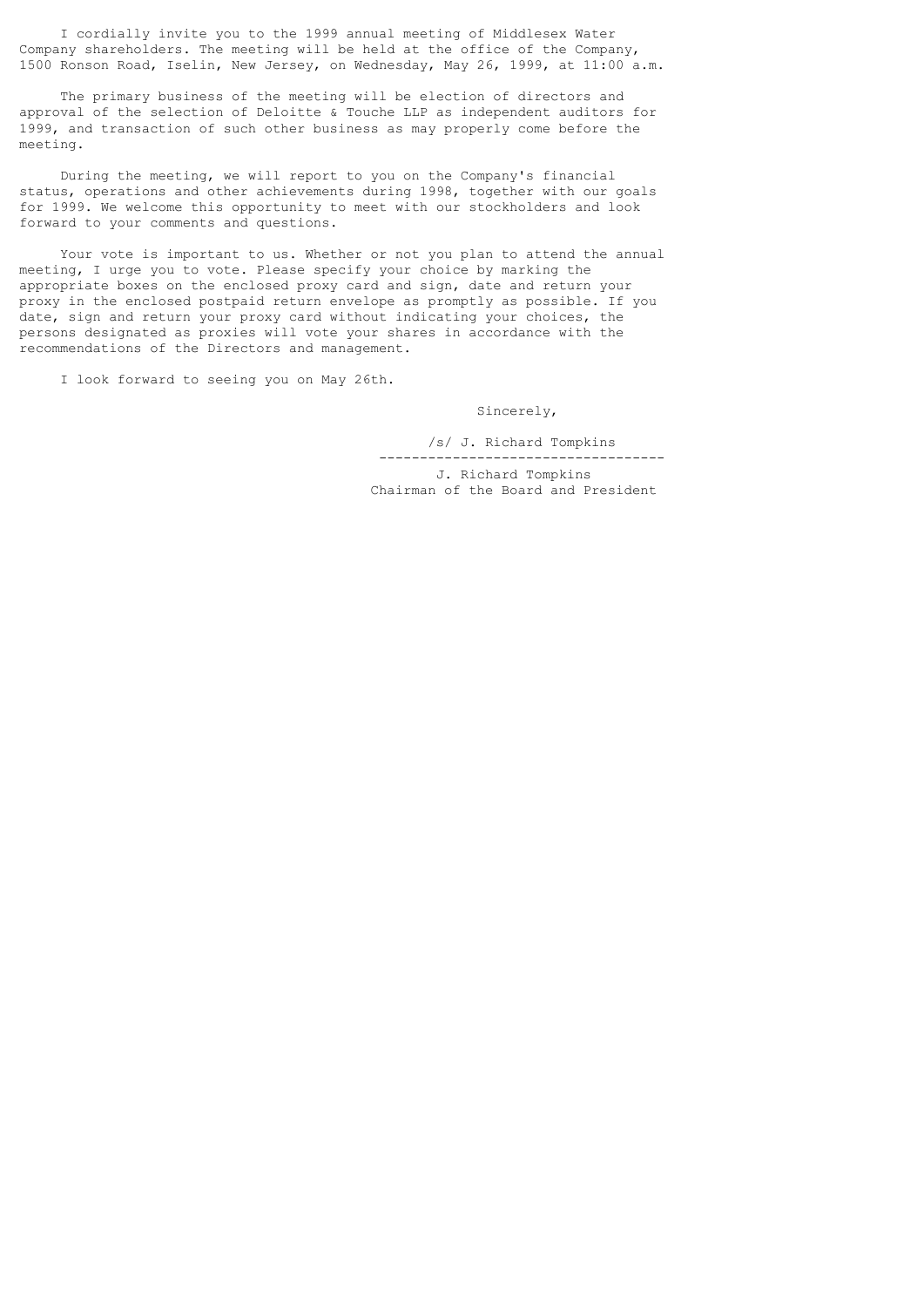| SOLICITATION AND REVOCATION OF PROXIES                            | 1            |
|-------------------------------------------------------------------|--------------|
|                                                                   | $\mathbf{1}$ |
| VOTE REQUIRED AND METHOD OF COUNTING VOTES                        | 1            |
|                                                                   | 2            |
| PROPOSAL $1$ --ELECTION OF DIRECTORS                              | 2            |
| NOMINEES FOR ELECTION AS DIRECTOR WITH TERM EXPIRING              | 3            |
| DIRECTORS WHOSE TERMS CONTINUE BEYOND THE 1999 ANNUAL             | 3            |
| SECURITY OWNERSHIP OF DIRECTORS, MANAGEMENT AND CERTAIN           | 5            |
|                                                                   | 6            |
| Summary Compensation Table                                        | 6            |
| Compensation of Directors                                         | 6            |
| Compensation Pursuant to Pension Plans                            | 7            |
| Compensation Committee Interlocks and Insider                     | 8            |
| REPORT OF THE EXECUTIVE DEVELOPMENT<br>AND COMPENSATION COMMITTEE | 8            |
|                                                                   | 10           |
| PROPOSAL 2--APPOINTMENT OF INDEPENDENT AUDITORS                   | 11           |
|                                                                   | 11           |
|                                                                   | 11           |
| MINUTES OF 1998 MEETING OF STOCKHOLDERS                           | 11           |

# en de la provincia de la provincia de la provincia de la provincia de la provincia de la provincia de la provi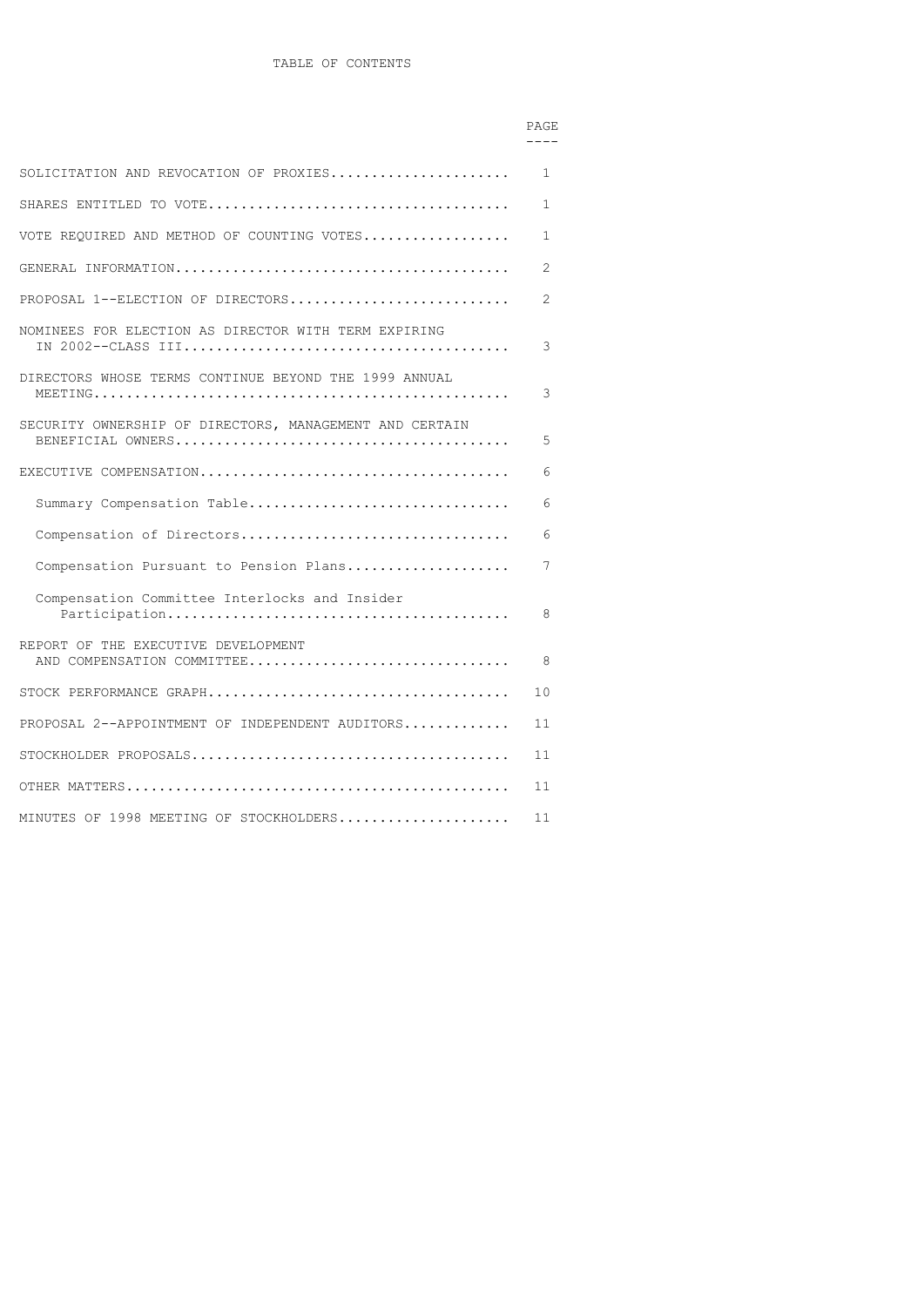------------------------

 NOTICE OF ANNUAL MEETING OF STOCKHOLDERS TO BE HELD ON MAY 26, 1999 AND PROXY STATEMENT ------------------------

To the Stockholders of MIDDLESEX WATER COMPANY

 NOTICE IS HEREBY GIVEN that the Annual Meeting of Stockholders of MIDDLESEX WATER COMPANY will be held at the office of the Company, 1500 Ronson Road, Iselin, New Jersey, on Wednesday, May 26, 1999, at 11:00 a.m., for the following purposes:

- 1. To elect two members of Class III of the Board of Directors to hold office until the Annual Meeting of Stockholders in the year 2002, and in each case until their respective successors are elected and qualify.
- 2. To consider and act upon the approval of the appointment of Deloitte & Touche LLP as independent auditors for the year 1999.
- 3. To transact such other business as may properly come before the meeting and any adjournment thereof.

 Only holders of record of Common Stock at the close of business on April 1, 1999, will be entitled to notice of and to vote at the meeting or any adjournment thereof.

 The Company's Annual Report for the year ended December 31, 1998, has already been mailed to stockholders.

 If you are unable to be present at the meeting but desire to have your shares voted, please execute the enclosed proxy and return it in the accompanying envelope, to which no postage need be affixed if mailed in the United States.

By Order of the Board of Directors,

 /s/ Marion F. Reynolds -------------------------------- MARION F. REYNOLDS Secretary

April 19, 1999

 IMPORTANT TO ASSURE YOUR REPRESENTATION AT THE MEETING, PLEASE MAIL THE ENCLOSED PROXY PROMPTLY.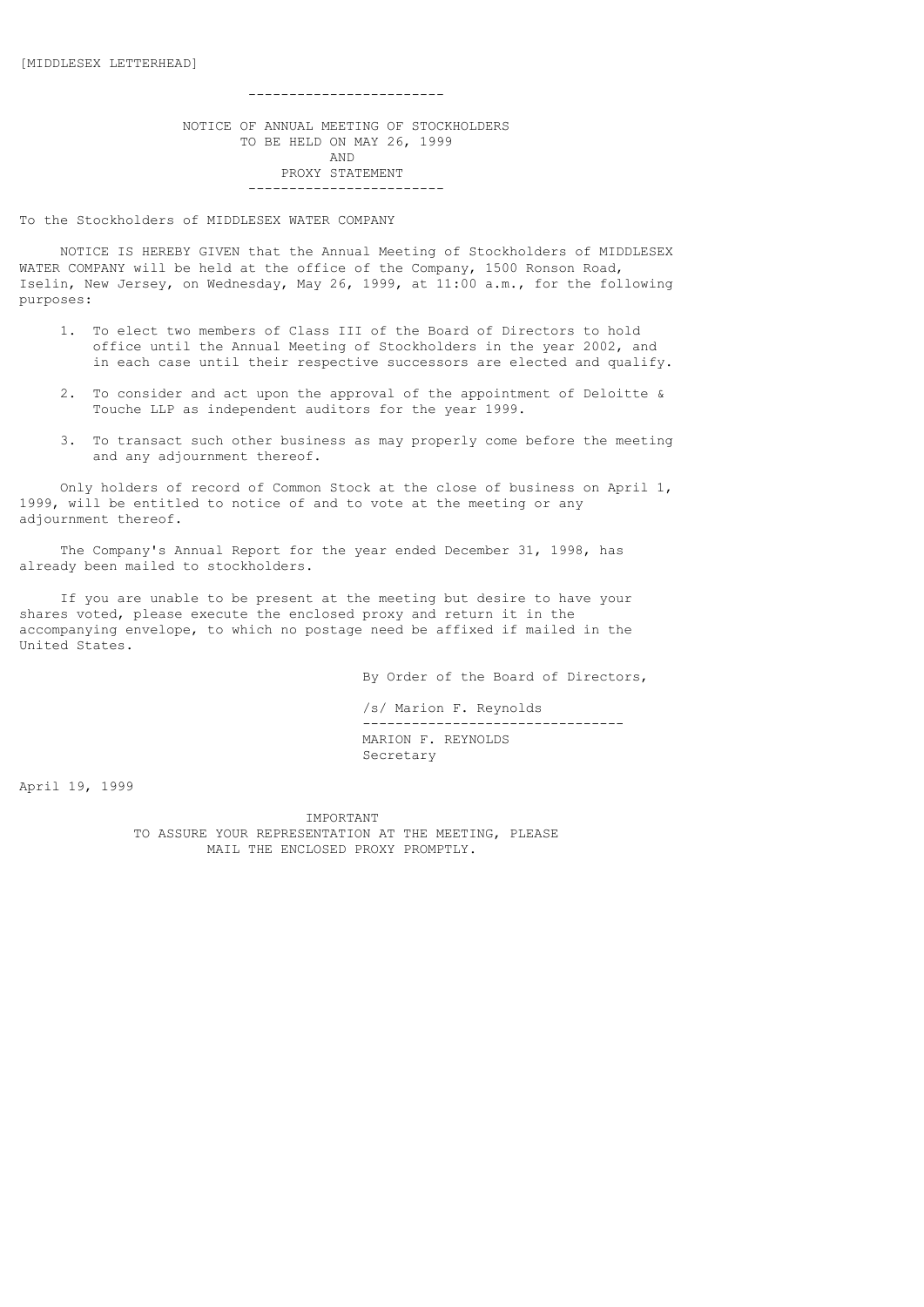#### ------------------------

### PROXY STATEMENT

#### ------------------------

 Notice of the Annual Meeting of Stockholders of Middlesex Water Company to be held on May 26, 1999, is attached. You are cordially invited to attend the meeting. If you are unable to attend, you are requested to sign and complete the enclosed proxy and return it in the accompanying envelope.

### SOLICITATION AND REVOCATION OF PROXIES

 The enclosed proxy is solicited by and on behalf of the Board of Directors of the Company. The cost of soliciting proxies will be borne by the Company. In addition to solicitation by mail, the Company may make arrangements with brokerage houses and other custodians, nominees, and fiduciaries to send proxies and proxy material to their principals and will reimburse them for their expenses in so doing. The solicitations will be initially by mail, and it may later be decided to make further solicitations by mail, telephone, telegraph, or personal calls by Directors, Officers, and employees of the Company. This proxy statement and the accompanying proxy are first being sent to stockholders on or about April 19, 1999.

 The giving of a proxy does not preclude the right to vote in person should the Stockholder giving the proxy so desire, and a proxy may be revoked by giving notice to the Secretary of the Company in writing at any time prior to the commencement of the meeting or in open meeting prior to the taking of the vote to which such revocation relates.

#### SHARES ENTITLED TO VOTE

 As of April 1, 1999, there were outstanding 4,910,018 shares of Common Stock which is the only class of capital stock entitled to vote at the Annual Meeting. Each holder of Common Stock is entitled to one vote for each share held. As stated in the Notice of Meeting, holders of record of Common Stock at the close of business on April 1, 1999, will be entitled to vote at the meeting or any adjournment thereof.

### VOTE REQUIRED AND METHOD OF COUNTING VOTES

 The affirmative vote of a plurality of the votes cast at the meeting is required for the election of Directors. For the ratification of the appointment of Deloitte & Touche LLP, the affirmative vote of the holders of a majority of the shares represented, in person or by proxy, and entitled to vote on the item will be required. Abstentions and broker non-votes will not be included in determining the number of votes cast concerning any matter.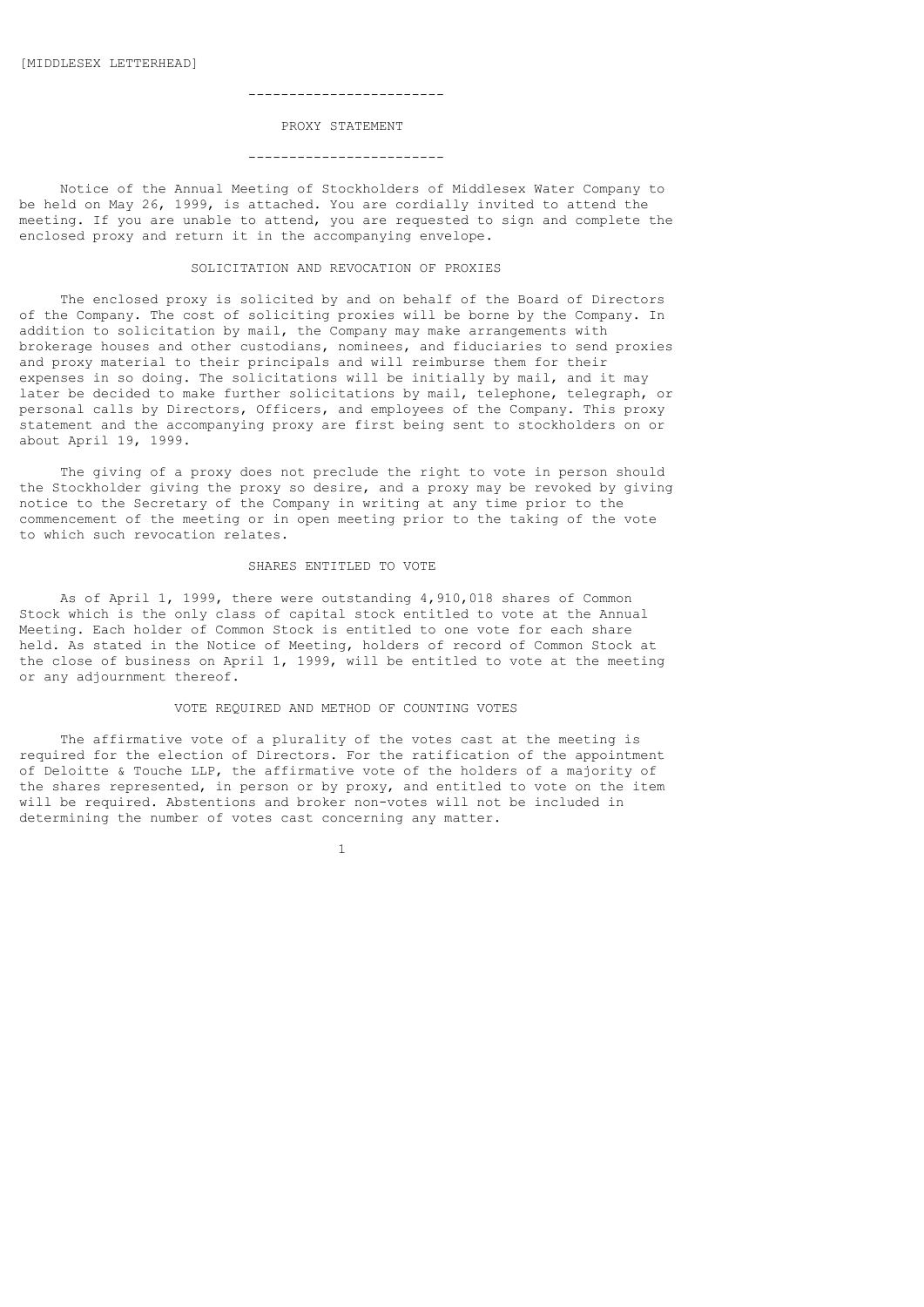#### GENERAL INFORMATION

 Management of the Company is under the general direction of a Board of Directors elected by the stockholders. The Board of Directors holds regular monthly meetings and meets on other occasions when required in special circumstances. The Board of Directors held fifteen meetings and the Board Committees held fourteen meetings during the year 1998. Each incumbent Director attended more than 75% of the total number of meetings of the Board and Committees on which each served. Attendance at Board and Committee meetings by Directors as a group averaged 96% in 1998.

 The Board of Directors has an Audit Committee, consisting of John C. Cutting, John P. Mulkerin and Philip H. Reardon, which reviews the scope of the audit and receives and reviews the auditors' annual report. The Committee held two meetings during the year 1998.

 The Board of Directors has an Executive Development and Compensation Committee, consisting of Ernest C. Gere, Stephen H. Mundy and Jeffries Shein, which reviews and makes recommendations to the Board of Directors as to the salaries and benefits of the Executive Officers of the Company and administers the 1989 Restricted Stock Plan. The Committee held four meetings during the year 1998.

 The Board of Directors has a Pension Committee, consisting of John C. Cutting, Ernest C. Gere and Philip H. Reardon, which reviews investment policies and determines recommended investment objectives for the Company's Pension Plan and serves as trustee for the Company's Voluntary Employees' Beneficiary Association Trust. The Committee meets periodically with the Company's Investment Managers. The Committee held four meetings during the year 1998.

 The Board of Directors appoints an ad hoc Pricing Committee from time to time as needed. In September 1997 such a Committee, consisting of Ernest C. Gere, John P. Mulkerin and Jeffries Shein, was appointed to approve the terms of the sale of First Mortgage Bonds in March 1998 and the sale of Common Stock in December 1998. The Committee held two meetings during the year 1998.

 The Board of Directors appoints an ad hoc Nominating Committee from time to time as needed. Such a Committee, consisting of John P. Mulkerin, Stephen H. Mundy and Jeffries Shein, was appointed in September 1998. The Committee held three meetings during the year 1998. Qualified nominations for Directors recommended by stockholders will be considered by a Nominating Committee when appointed. Recommendations should be sent to Middlesex Water Company, Office of the Secretary, 1500 Ronson Road, P.O. Box 1500, Iselin, New Jersey 08830-0452. Any nominations for Director should be received by the Secretary on or before December 22, 1999.

PROPOSAL 1

#### ELECTION OF DIRECTORS

 At the Annual Meeting of Stockholders two members of Class III of the Board of Directors are to be elected each to hold office until the Annual Meeting of Stockholders in the year 2002, and until their respective successors are elected and qualify. The present terms of the two Directors included in Class III of the Board of Directors expire at the 1999 Annual Meeting. Effective January 1, 1999, William E. Scott (a Director since 1978), whose three-year term was to expire at the 1999 annual meeting, elected to go to Emeritus status.

 The nominees listed were selected by the Board of Directors of the Company. Proxies in the accompanying form will be voted for these nominees, unless authority to vote for one or more of them shall have been withheld by so marking the enclosed proxy. Directors shall be elected by a plurality of the votes cast at the election.

 If at the time of the meeting any of the nominees listed should be unable to serve, which is not anticipated, it is the intention of the persons designated as proxies to vote, in their discretion, for other nominees, unless the number of Directors constituting a full Board is reduced.

 There is shown as to each nominee, and as to each Director whose term of office will continue after the 1999 Annual Meeting, age as of the date of the Annual Meeting, the period of service as a Director of the Company, and business experience during the last five years.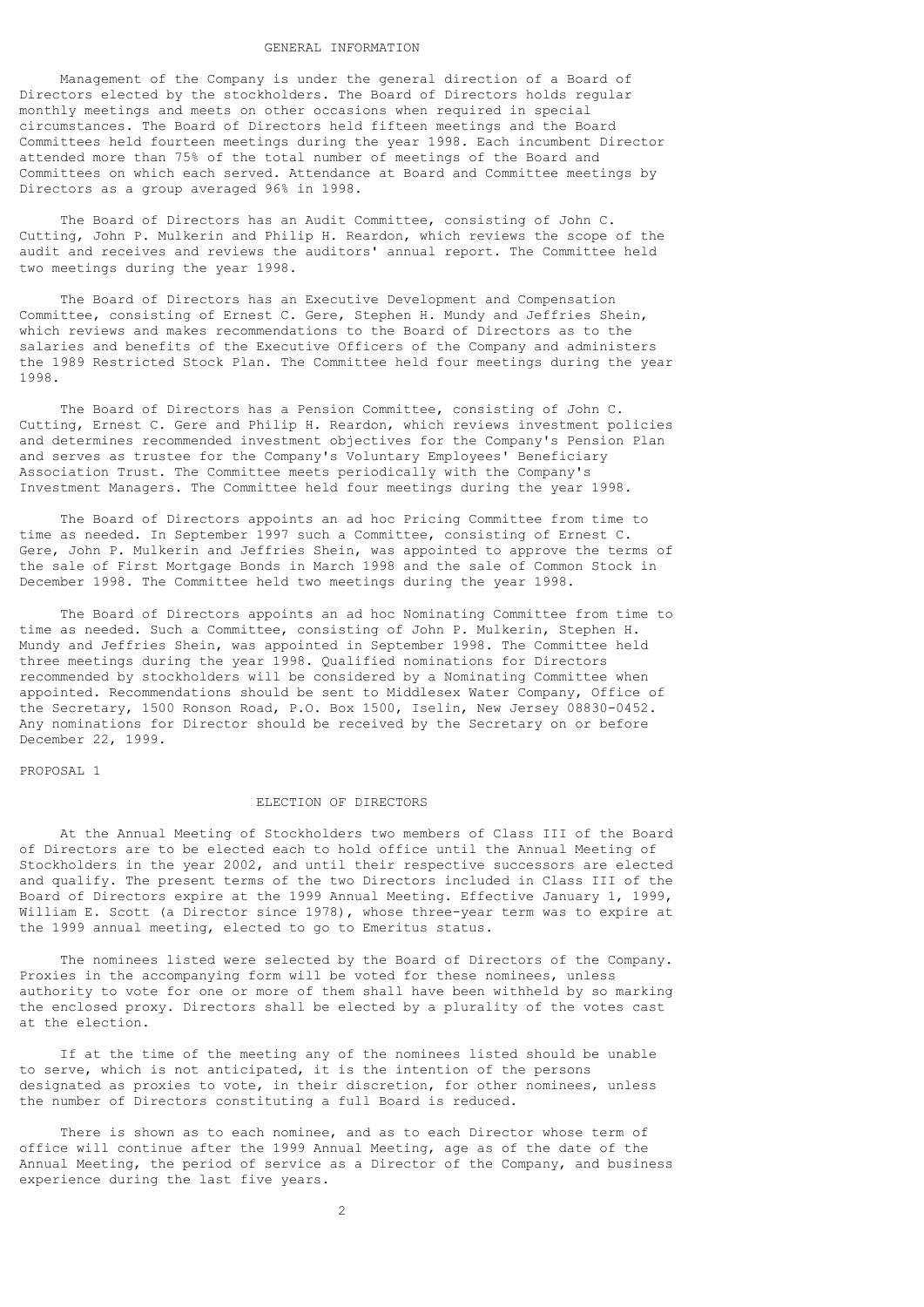# NOMINEES FOR ELECTION AS DIRECTOR WITH TERM EXPIRING IN 2002--CLASS III

| NAME, PERIOD SERVED AS<br>DIRECTOR OF COMPANY<br>----------------------- | AGE<br>$---$ | <b>EXPIRATION</b><br>DATE OF<br>NEW TERM<br>----------- | <b>BUSINESS EXPERIENCE</b><br>DURING PAST FIVE YEARS<br>AND OTHER AFFILIATIONS<br>-----------------------                                                                                                                                                                                                                                                                                                                                                                                                                                                                                                                                                             |
|--------------------------------------------------------------------------|--------------|---------------------------------------------------------|-----------------------------------------------------------------------------------------------------------------------------------------------------------------------------------------------------------------------------------------------------------------------------------------------------------------------------------------------------------------------------------------------------------------------------------------------------------------------------------------------------------------------------------------------------------------------------------------------------------------------------------------------------------------------|
| Jeffries Shein (1)<br>Director since 1990                                | 58           | 2002                                                    | Partner, Jacobson, Goldfarb & Tanzman,<br>Industrial and Commercial Brokerage<br>Firm, Woodbridge, New Jersey.<br>Director of First Sentinel Bancorp,<br>Inc., holding company for First<br>Savings Bank/SLA, Perth Amboy, New<br>Jersey, and Chairman of the Board of<br>Raritan Bay Medical Center.<br>Chairman of Nominating Committee and<br>Member of Executive Development and<br>Compensation Committee and Pricing<br>Committee.                                                                                                                                                                                                                              |
| J. Richard Tompkins 60<br>Director since 1981                            |              | 2002                                                    | Chairman of the Board and President of<br>the Company. Past President of National<br>Association of Water Companies,<br>Director of New Jersey Utilities<br>Association and Raritan Bay<br>Healthcare Foundation. Director and<br>Chairman of Tidewater Utilities, Inc.<br>(TUI), Pinelands Water Company and<br>Pinelands Wastewater Company;<br>Director and President of Utility<br>Service Affiliates, Inc., and Utility<br>Service Affiliates (Perth Amboy)<br>Inc., subsidiaries of the Company;<br>and Director of Public Water Supply<br>Company, Inc.; and Director and<br>Chairman of White Marsh Envi-<br>ronmental Systems, Inc., subsidiaries<br>of TUI. |

THE BOARD OF DIRECTORS UNANIMOUSLY RECOMMENDS A VOTE FOR PROPOSAL 1.

# DIRECTORS WHOSE TERMS CONTINUE BEYOND THE 1999 ANNUAL MEETING AND ARE NOT SUBJECT TO REELECTION THIS YEAR

| NAME, PERIOD SERVED AS<br>DIRECTOR OF COMPANY | AGE | <b>EXPIRATION</b><br>DATE OF TERM<br>AND CLASS | BUSINESS EXPERIENCE<br>DURING PAST FIVE YEARS<br>AND OTHER AFFILIATIONS                                                                                                                                                                                                                     |
|-----------------------------------------------|-----|------------------------------------------------|---------------------------------------------------------------------------------------------------------------------------------------------------------------------------------------------------------------------------------------------------------------------------------------------|
| ________________                              |     |                                                | ----------                                                                                                                                                                                                                                                                                  |
| John C. Cutting 62<br>Director since 1997     |     | 2000<br>Class I                                | Consulting Engineer, Science<br>Applications International<br>Corporation, specialists in in-<br>formation, energy and military<br>systems, Pittsburgh, Pennsylvania,<br>since 1998 and prior to that date<br>was Senior Engineer since 1987.<br>Member of Audit and Pension<br>Committees. |
| Ernest C. Gere 66<br>Director since 1988      |     | 2001<br>Class II                               | Retired. Formerly Senior Vice<br>President and Chief Financial Officer<br>of the Company.<br>Chairman of Pricing Committee and<br>Member of Executive Development and<br>Compensation Committee and Pension<br>Committee.                                                                   |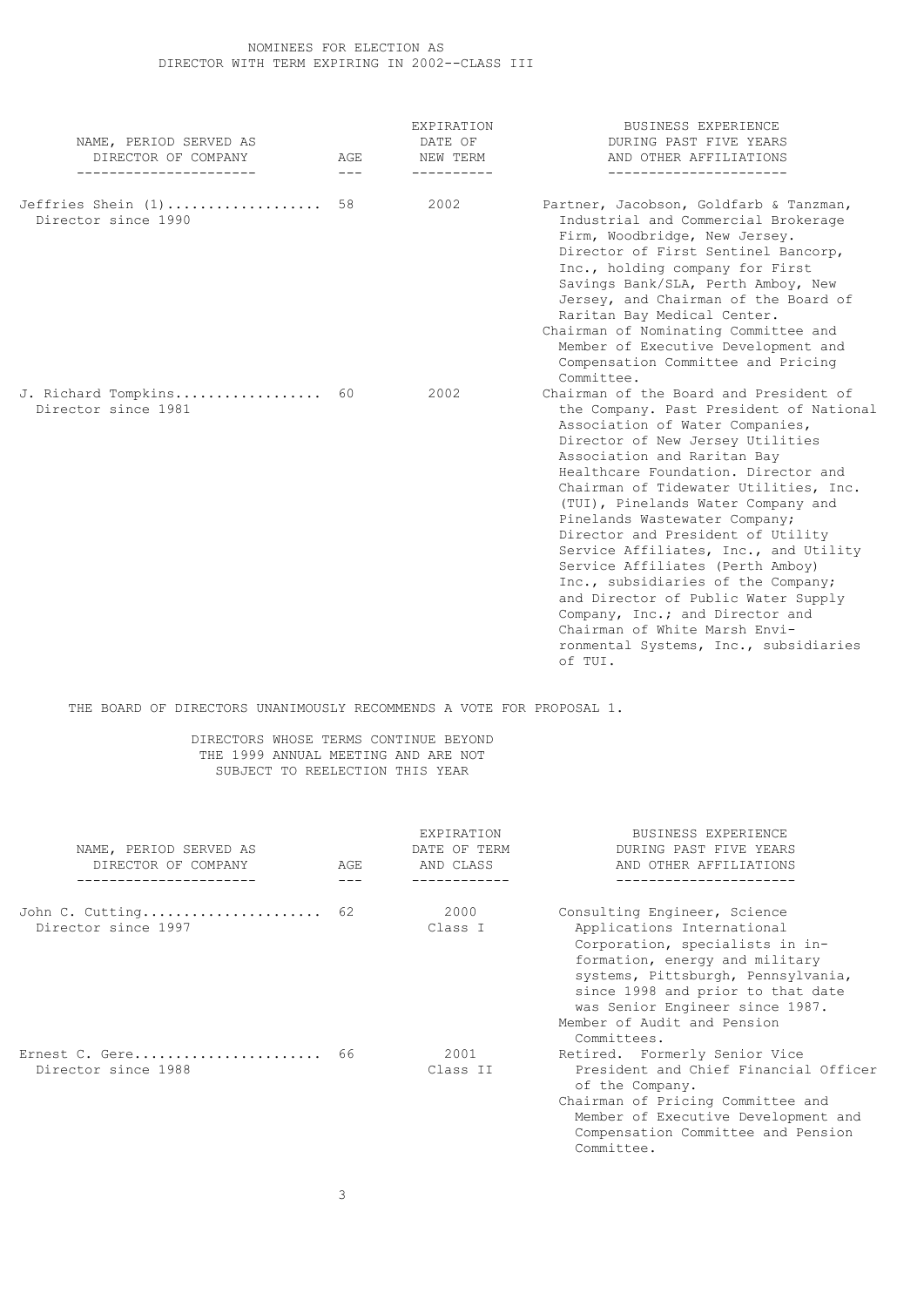| NAME, PERIOD SERVED AS<br>DIRECTOR OF COMPANY<br>----------------------- | AGE<br>$---$ | <b>EXPIRATION</b><br>DATE OF TERM<br>AND CLASS<br>------------ | <b>BUSINESS EXPERIENCE</b><br>DURING PAST FIVE YEARS<br>AND OTHER AFFILIATIONS<br>_______________________                                                                                                                                                                                                                                                                                                                                                                                                                                                                                                                                                 |
|--------------------------------------------------------------------------|--------------|----------------------------------------------------------------|-----------------------------------------------------------------------------------------------------------------------------------------------------------------------------------------------------------------------------------------------------------------------------------------------------------------------------------------------------------------------------------------------------------------------------------------------------------------------------------------------------------------------------------------------------------------------------------------------------------------------------------------------------------|
| John P. Mulkerin (1)<br>Director since 1997                              | 61           | 2000<br>Class I                                                | President, Chief Executive Officer<br>and Director of First Sentinel<br>Bancorp, Inc., holding company for<br>First Savings Bank/SLA of Perth<br>Amboy, New Jersey, since 1997 and<br>prior to that date was Executive<br>Vice President, Chief Operating<br>Officer and Corporate Secretary<br>since 1987 and General Counsel<br>since 1993. Director of FSB Fi-<br>nancial Corp., Raritan Bay Medical<br>Center and Daytop Village<br>Foundation.<br>Chairman of Audit Committee and<br>Member of Nominating and Pricing<br>Committees.                                                                                                                 |
| Stephen H. Mundy 65<br>Director since 1977                               |              | 2001<br>Class II                                               | Retired. Formerly Vice President, A.<br>Stanley Mundy, Inc., Public Utility<br>Contractor, Virginia Beach,<br>Virginia.<br>Chairman of Executive Development and<br>Compensation Committee and Member<br>of Nominating Committee.                                                                                                                                                                                                                                                                                                                                                                                                                         |
| Philip H. Reardon<br>Director since 1991                                 | 62           | 2000<br>Class I                                                | Retired. Formerly President and<br>Chief Executive Officer, Essex County<br>Gas Company, Amesbury,<br>Massachusetts. Director of New<br>England Gas Association, American<br>Gas Association and First & Ocean<br>National Bank.<br>Chairman of Pension Committee and<br>Member of Audit Committee.                                                                                                                                                                                                                                                                                                                                                       |
| Richard A. Russo<br>Director since 1994                                  | 53           | 2001<br>Class II                                               | Executive Vice President of the<br>Company since May 1996 and prior to<br>that date was Vice<br>President-Operations since 1989.<br>Director and President of Tidewater<br>Utilities, Inc. (TUI), Pinelands<br>Water Company and Pinelands<br>Wastewater Company; Director and<br>Executive Vice President of Utility<br>Service Affiliates, Inc., and<br>Utility Service Affiliates (Perth<br>Amboy) Inc., subsidiaries of the<br>Company; and Director and President<br>of Public Water Supply Company,<br>Inc., and White Marsh Environmental<br>Systems, Inc., subsidiaries of TUI.<br>Director and Vice President of<br>Sussex Shores Water Company. |

- ------------------

(1) In addition to maintaining lines of credit totaling \$18,000,000 with two other financial institutions, the Company has established a \$10,000,000 line of credit with First Savings Bank/SLA of Perth Amboy, New Jersey. All such lines of credit may be drawn on for short terms at market rates.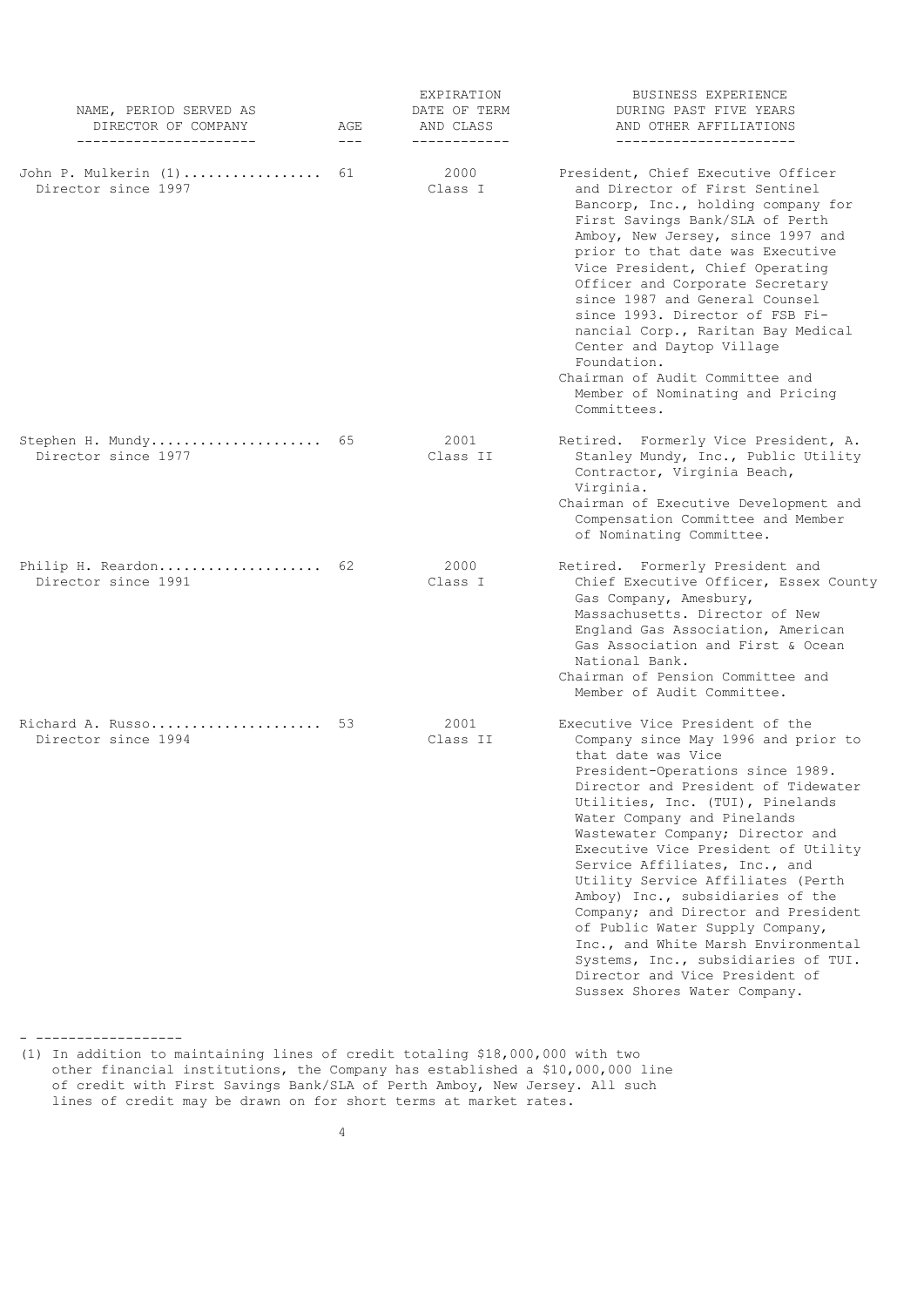### SECURITY OWNERSHIP OF DIRECTORS, MANAGEMENT AND CERTAIN BENEFICIAL OWNERS

 The following table sets forth, as of April 1, 1999, beneficial ownership of Middlesex Water Company Common Stock by the elected Directors, Executive Officers named in the table appearing under Executive Compensation and all elected Directors and Executive Officers as a group. Jeffries Shein owned 1.35% of the shares outstanding on April 1, 1999. All other individual elected Directors and Executive Officers owned less than 1% of the shares outstanding on April 1, 1999.

|      | ---------------   |
|------|-------------------|
| NAME | OWNERSHIP         |
|      | OF BENEFICIAL     |
|      | AMOUNT AND NATURE |
|      |                   |

- ------------------

- ------------------

| John C. Cutting                                | 16,214 |
|------------------------------------------------|--------|
| Ernest C. Gere                                 | 4,920  |
| John P. Mulkerin                               | 3,500  |
| Stephen H. Mundy                               | 33,648 |
| Philip H. Reardon                              | 10,533 |
| Richard A. Russo                               | 8,802  |
| Jeffries Shein*                                | 73,700 |
| J. Richard Tompkins**                          | 22,367 |
| Named Executive Officers                       |        |
| Walter J. Brady                                | 8,517  |
| Dennis G. Sullivan                             | 5,167  |
| Ronald F. Williams                             | 2,131  |
| 511 alaakad bilaakada add miladiil offisada aa |        |

 All elected Directors and Executive Officers as a group including those named above (13) 204,280\*\*\*

 \* Includes 7,429 shares over which Mr. Shein has shared voting powers. Mr. Shein also disclaims beneficial ownership of 1,973 additional shares. \*\* Disclaims beneficial ownership of 214 additional shares. \*\*\* 4.16% of the shares outstanding on April 1, 1999.

 The following table sets forth information made known to the Company as of December 31, 1997, of any person or group to be the beneficial owner of more than five percent of the Company's Common Stock:

|                             | NUMBER OF SHARES         |            |
|-----------------------------|--------------------------|------------|
|                             | BENEFICIALLY OWNED       |            |
|                             | AND NATURE OF BENEFICIAL | PERCENT OF |
| NAME AND ADDRESS            | OWNERSHIP (1)            | CLASS      |
|                             |                          |            |
|                             |                          |            |
| Verona Construction Company | 329,800                  | 6.72%      |
| 1201 Market Street          |                          |            |
| Wilmington, Delaware 19801  |                          |            |

(1) Beneficial owner has sole power to vote and dispose of such shares.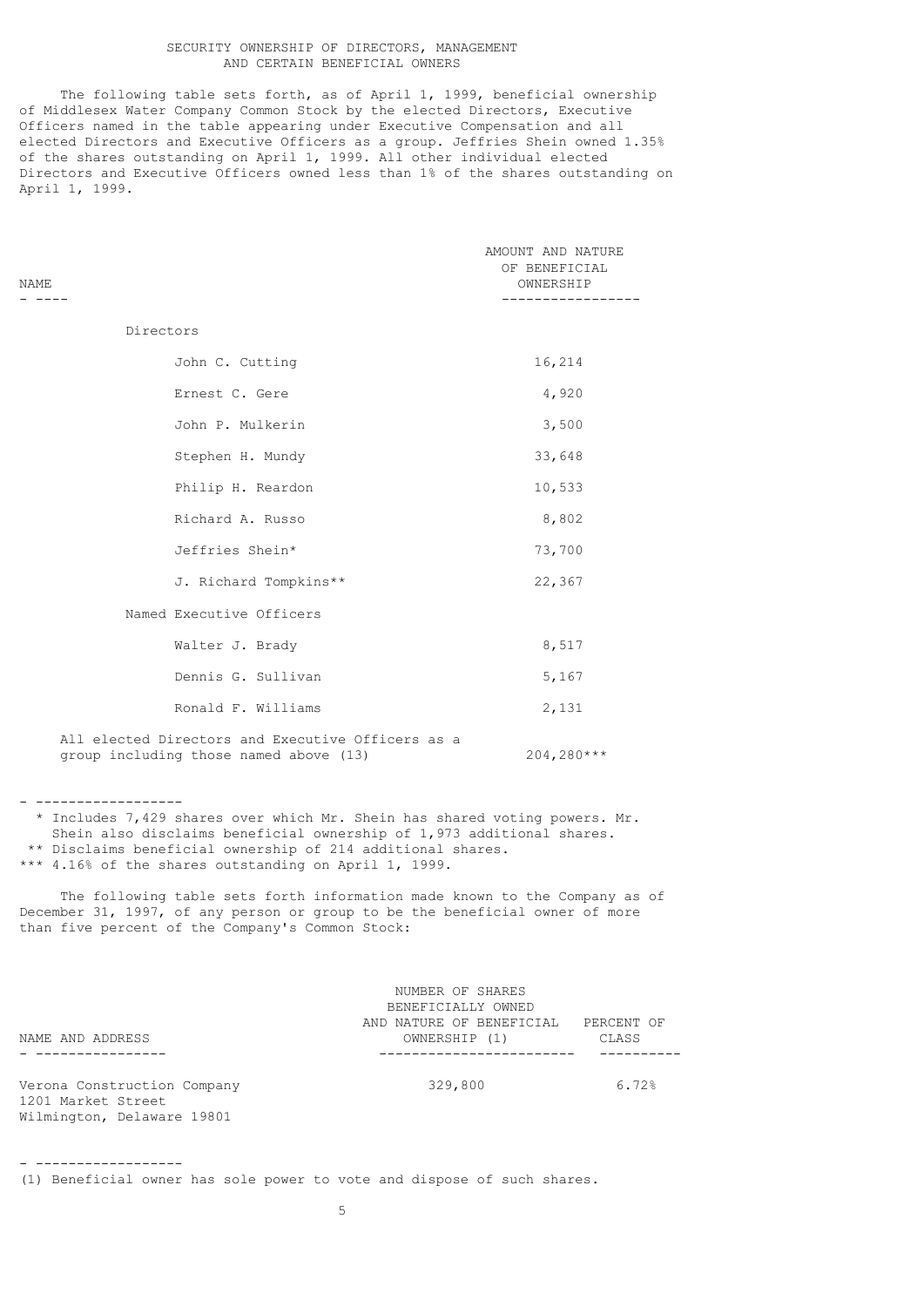#### EXECUTIVE COMPENSATION

 There is shown below information concerning the annual and long-term compensation for services in all capacities to the Company for the years 1998, 1997 and 1996 of those officers whose total annual salary amounted to \$100,000 or more.

### SUMMARY COMPENSATION TABLE

| NAME AND<br>PRINCIPAL POSITION | YEAR | SALARY    | <b>BONUS</b> | RESTRICTED<br>STOCK<br>AWARD | ALL OTHER<br>ANNUAL<br>COMPENSATION |
|--------------------------------|------|-----------|--------------|------------------------------|-------------------------------------|
|                                |      |           |              | (1)                          | (2)                                 |
| J. Richard Tompkins            | 1998 | \$256,350 | \$24,615     | \$43,500                     | \$10,470                            |
| Chairman of the Board          | 1997 | \$239,350 |              | \$25,462                     | \$8,372                             |
| and President                  | 1996 | \$229,350 |              | \$40,844                     | \$8,285                             |
| Richard A. Russo               | 1998 | \$166,773 | \$12,846     | \$21,750                     | \$6,794                             |
| Executive Vice President       | 1997 | \$153,350 |              | \$13,580                     | \$6,497                             |
|                                | 1996 | \$143,350 |              | \$21,239                     | \$5,989                             |
| Walter J. Brady                | 1998 | \$127,369 | \$9,808      | \$21,750                     | \$5,760                             |
| Senior Vice President-         | 1997 | \$119,950 |              | \$6,790                      | \$5,373                             |
| Administration                 | 1996 | \$115,350 |              | \$11,436                     | \$5,170                             |
| Dennis G. Sullivan             | 1998 | \$123,369 | \$9,500      | \$21,750                     | \$5,397                             |
| Vice President & General       | 1997 | \$115,750 |              | \$6,790                      | \$5,168                             |
| Counsel and Assistant          | 1996 | \$111,350 |              | \$13,070                     | \$4,974                             |
| Secretary & Assistant          |      |           |              |                              |                                     |
| Treasurer                      |      |           |              |                              |                                     |
| Ronald F. Williams             | 1998 | \$115,469 | \$8,892      | \$21,750                     | \$4,473                             |
| Vice President-Operations      | 1997 | \$108,550 |              | \$6,790                      | \$4,047                             |
|                                | 1996 | \$104,350 |              | \$8,169                      | \$4,023                             |
|                                |      |           |              |                              |                                     |

(1) The number and value of Restricted Stock held in escrow as of December 31, 1998, were as follows: Mr. Tompkins-9,900/\$240,075; Mr. Russo-4,900/\$118,825; Mr. Brady-3,300/\$80,025; Mr. Sullivan-3,700/\$89,725; and Mr. Williams-1,900/\$46,075. Generally, the restrictions lapse on these awards five years from the date of grant. The restrictions also lapse in the event of a change in control of the Company. All dividends on these shares are paid to the awardees.

- ------------------

(2) Includes employer contributions to the Company's defined contribution plan and life insurance premiums for 1998: Mr. Tompkins (\$5,600 and \$4,870), Mr. Russo (\$5,600 and \$1,194), Mr. Brady (\$4,446 and \$1,314), Mr. Sullivan (\$4,139 and \$1,258) and Mr. Williams (\$4,029 and \$444); for 1997: Mr. Tompkins (\$5,542 and \$2,830), Mr. Russo (\$5,425 and \$1,072), Mr. Brady (\$4,186 and \$1,187), Mr. Sullivan (\$4,039 and \$1,129) and Mr. Williams (\$3,648 and \$399); and for 1996: Mr. Tompkins (\$5,542 and \$2,743), Mr. Russo (\$5,005 and \$984), Mr. Brady (\$4,025 and \$1,145), Mr. Sullivan (\$3,885 and \$1,089) and Mr. Williams (\$3,640 and \$484).

### COMPENSATION OF DIRECTORS

 A Director who is not an officer of the Company or its subsidiaries is paid an annual retainer of \$6,000 and a fee of \$500 for attendance at Board of Directors (Board) meetings; a fee of \$250 for attendance at special meetings of the Board and a fee of \$150 for attendance at special Board Committee meetings by means of communications facilities and a fee of \$350 for each committee meeting attended. Committee chairmen receive an additional \$200 for each committee meeting chaired. Directors who are officers of the Company are paid a fee of \$250 for each meeting of the Board attended.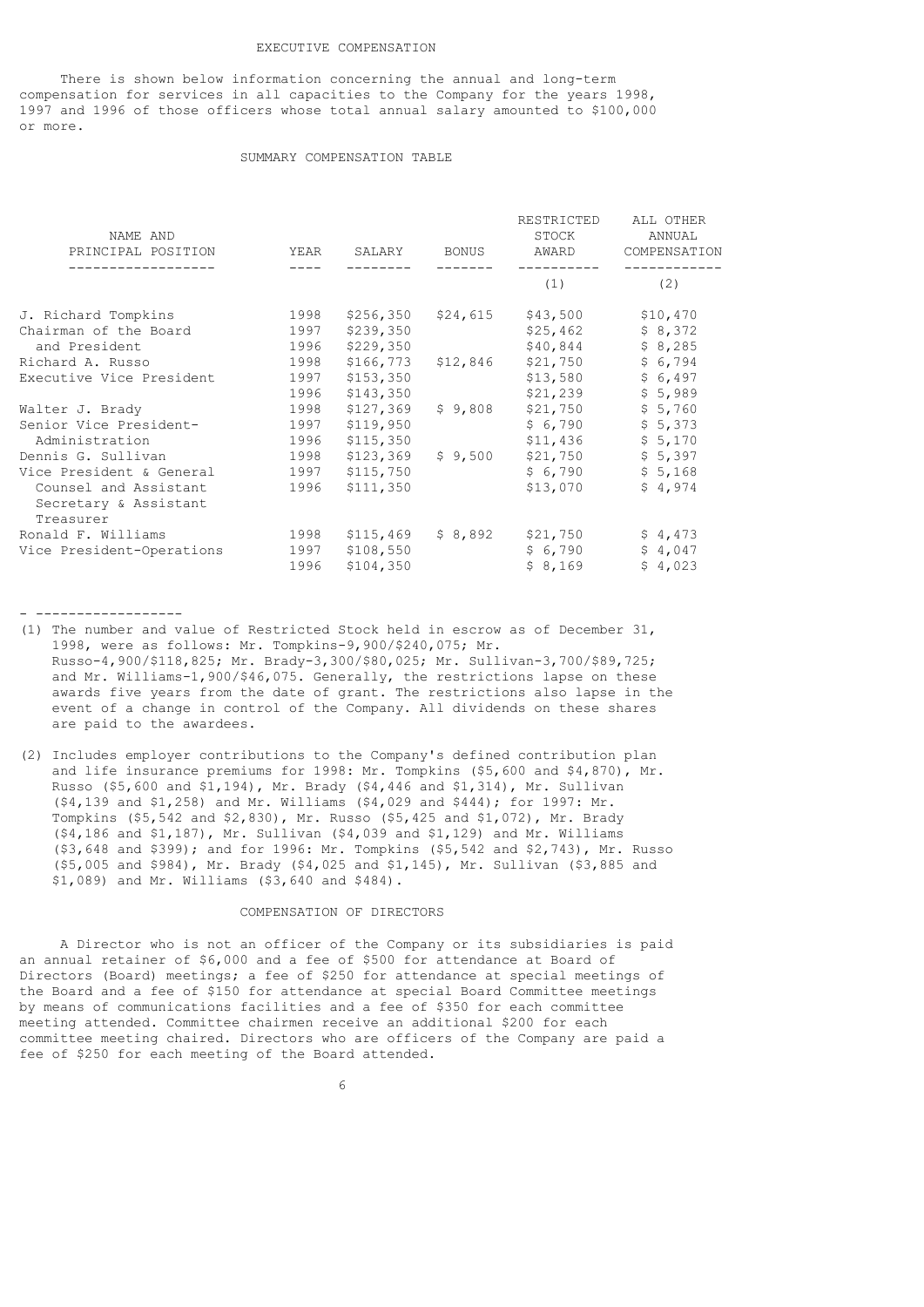### COMPENSATION PURSUANT TO PENSION PLANS ANNUAL BENEFIT BASED ON COMPENSATION AND YEARS OF SERVICE

| YEARS OF SERVICE         |            |            |            |            |           |
|--------------------------|------------|------------|------------|------------|-----------|
| 15                       | 20         | 25         | 30         | 35         | 45        |
| \$58,376                 | \$58,376   | \$58,376   | \$58,376   | \$59,418   | \$71,918  |
| \$77,126                 | \$77,126   | \$77,126   | \$77,126   | \$77,126   | \$91,668  |
| \$95,876                 | \$95,876   | \$95,876   | \$95,876   | \$95,876   | \$111,418 |
| \$114,626                | \$114,626  | \$114,626  | \$114,626  | \$114,626  | \$119,318 |
| \$133,376                | \$133,376  | \$133,376  | \$133,376  | \$133,376  | \$133,376 |
| \$152, 126               | \$152, 126 | \$152, 126 | \$152, 126 | \$152, 126 | \$152,126 |
| \$170,876                | \$170,876  | \$170,876  | \$170,876  | \$170,876  | \$170,876 |
| \$208,376                | \$208,376  | \$208,376  | \$208,376  | \$208,376  | \$208,376 |
| $$100,000$<br>$$125,000$ |            |            |            |            |           |

 All employees who receive pay for 1,000 hours during the year are included in the Qualified Pension Plan. Under the noncontributory trusteed defined benefit plan, current service costs are funded annually. The Company's annual contribution is determined on an actuarial basis. Benefits are measured from the member's entry date and accrue to normal retirement date or date of early retirement. Benefits are calculated, at normal retirement, at 1.25% of pay up to the Executive's benefit integration level, plus 1.9% of such excess pay, multiplied by service to normal retirement date, capped at 35 years of such excess pay, multiplied by service to normal retirement date of age 65. Average pay is the highest annual average of total pay during any 5 consecutive years within the 10 calendar-year period prior to normal retirement date. The benefit integration level is based on the 1998 Summary Compensation Table. The benefit amounts are not subject to any deduction for Social Security benefits or other offset amounts.

 During the year 1998, the Company was not required to make a statutory contribution to the Pension Plan. Remuneration covered under the Pension Plan includes base wages only and not Directors' fees.

 The estimated credited years of service based on normal retirement at age 65 includes 22 years, 20 years, 44 years, 22 years and 19 years for Messrs. Tompkins, Russo, Brady, Sullivan, and Williams, respectively.

 Supplemental Executive Retirement Plan--All executive officers are eligible to participate in the deferred compensation plan known as the Supplemental Executive Retirement Plan at the discretion of the Board of Directors.

 A participant who retires on his normal retirement date is entitled to an annual retirement benefit equal to 75% of his compensation reduced by his primary Social Security benefit and further reduced by any benefit payable from the Qualified Pension Plan. In certain cases further reductions are made for benefits from other employment. Generally, a participant is vested at 10 years of service. Annual retirement benefits are payable for 15 years either to the participant or his beneficiary. Retirement benefits may be in the form of single life annuity, joint and 50% survivors annuity, joint and 100% survivors annuity, single life annuity with a 10-year certain period and single life annuity with a 15-year certain period paid on an actuarial equivalent basis.

 The Company is not obligated to set aside or earmark any monies or other assets specifically for the purpose of funding the Plan, except that upon a change of control the Company would be obligated to make contributions to a trust anticipated to be sufficient to meet its obligations under the Plan. In any event, the benefits are in the form of an unfunded obligation of the Company. The Company has elected to purchase Corporate-owned life insurance as a means of satisfying its obligation under this Plan. The Company reserves the right to terminate any plan or life insurance at any time; however, a participant is entitled to any benefits he would have been entitled to under the Plan provisions. For the year 1998 the Company paid life insurance premiums totaling \$0.1 million for Messrs. Tompkins, Russo, Brady, Sullivan and Williams, which provides a preretirement net death benefit of 1 1/2 times base salary at date of death.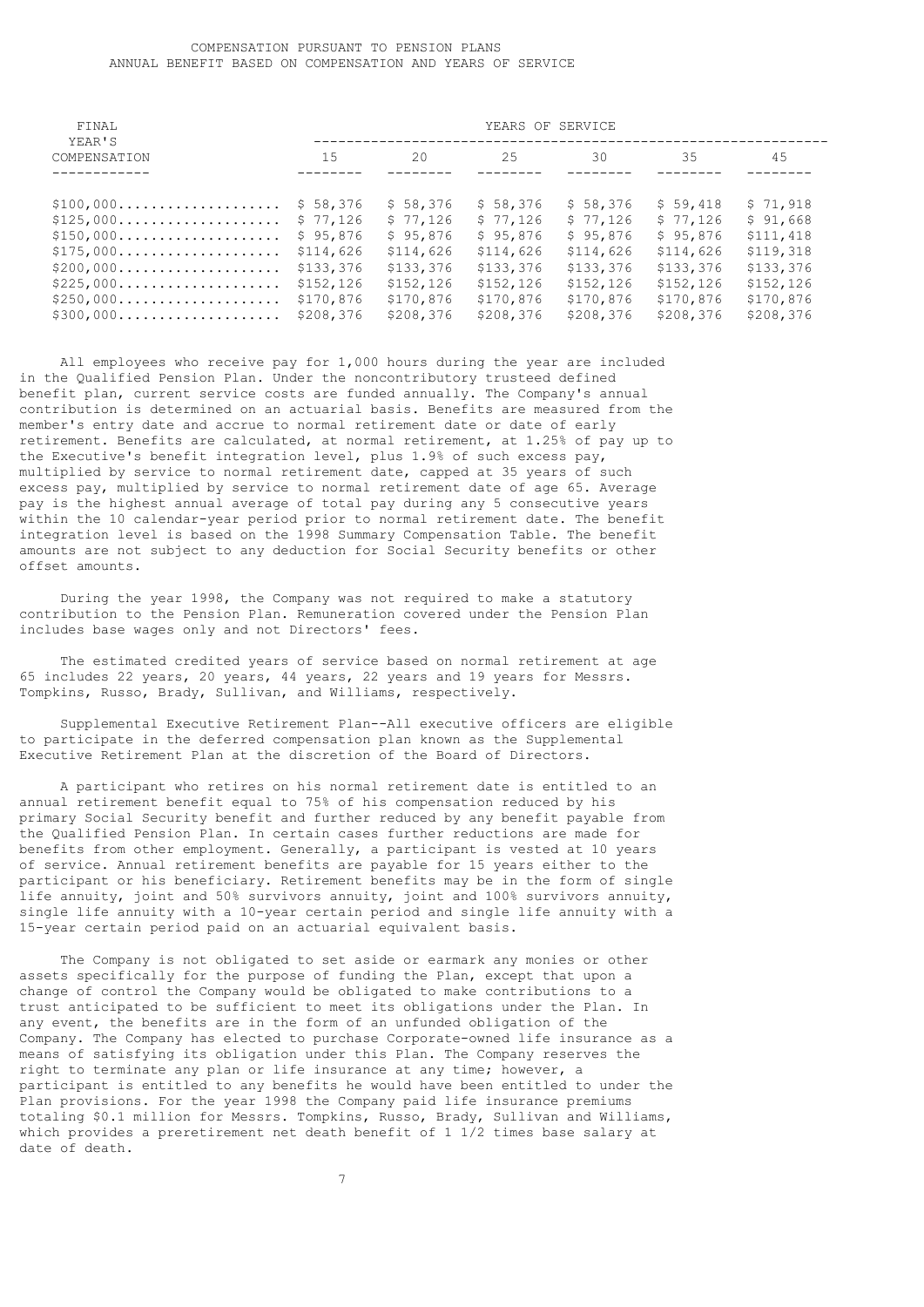Defined Contribution Plan--The Company matches 100% of that portion of the contribution which does not exceed 1% of basic pay plus an additional 50% of that portion from 2% to 6% of basic pay. Distributions under the Plan are made upon normal retirement, total and permanent disability or death and are subject to certain vesting provisions as to Company contributions. In 1996, this Plan was converted from an after tax plan to a 401(k) pre tax plan.

 Change of Control Agreements--The Company has change of control termination agreements with the named executive officers, and the other executive officers. These agreements provide that if the executive is terminated by the Company, other than for death, disability, cause (as defined in the agreement) or good reason (as defined in the agreement) within three years after a change of control, the executive is entitled to receive (a) a lump sum severance payment equal to the sum of three times the executive's average total compensation for the five years prior to the termination; (b) continued coverage for three years under any health or welfare plan in which the executive and the executive's dependents were participating; and (c) an additional amount sufficient to pay any additional tax liability resulting from the severance payments and benefits under this, and any other plans or agreements. In addition, the executive will be entitled to receive benefits under the Supplemental Executive Retirement Plan, at the executive's otherwise normal retirement date, with such benefits calculated as if the executive had continued employment to age 65, unless the executive elects to receive such benefits at a lesser amount at termination. Further, all restricted stock held by the executive will become unrestricted (with respect to the plan's five year holding period) upon a change of control.

### COMPENSATION COMMITTEE INTERLOCKS AND INSIDER PARTICIPATION

 The members of the 1998 Executive Development and Compensation Committee were Ernest C. Gere, Stephen H. Mundy and Jeffries Shein. During 1998, no member of the Executive Development and Compensation was an officer or employee of the Company or a subsidiary. Stephen H. Mundy has a financial interest in a construction company that was awarded a contract by the Company in the amount of \$1.0 million in 1998. Mr. Gere was formerly Senior Vice President of the Company.

REPORT OF THE EXECUTIVE DEVELOPMENT AND COMPENSATION COMMITTEE

#### OVERVIEW

 The compensation program for executive officers of the Company is administered by the Executive Development and Compensation Committee of the Board of Directors. The 1999 Committee is composed of three independent Directors: Ernest C. Gere, Stephen H. Mundy and Jeffries Shein. The Committee is responsible for setting and administering the policies which govern annual compensation and Restricted Stock awards. Policies and plans developed by the Committee are approved by the full Board of Directors.

 The Committee's compensation policies and plans applicable to the executive officers seek to enhance the profitability of the Company and shareholder value, as well as control costs and maintain reasonable rates for the customers. The Committee's practices reflect policies that compensation should (1) attract and retain well-qualified executives, (2) support short- and long-term goals and objectives of the Company, (3) reward individuals for outstanding contributions to the Company's success, (4) be meaningfully related to the value created for shareholders, and (5) relate to maintenance of good customer relations and reasonable rates.

 The Committee meets with Mr. Tompkins to evaluate the performance of the other executive officers and meets in the absence of Mr. Tompkins to evaluate his performance. The Committee reports on all executive evaluations to the full Board of Directors.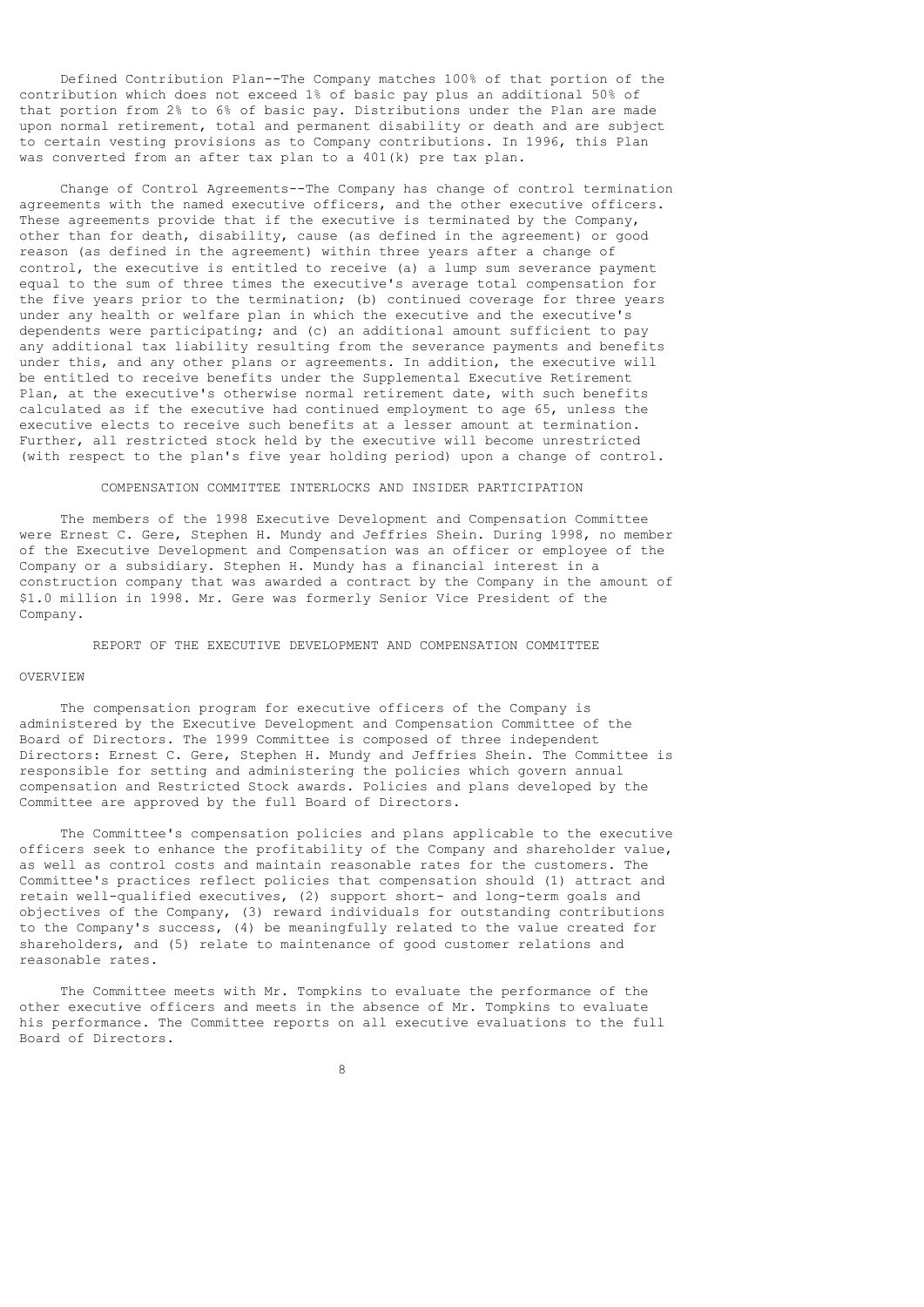# SALARY COMPENSATION

 Base salary levels are reviewed annually using compensation data produced by an independent compensation consultant for similar positions and comparable companies. Base salaries for satisfactory performance are targeted at the median of the competitive market. Individual performance of the executive is determined and taken into account when setting salaries against the competitive market data. The Committee reviews, as well, the individual's efforts on cost control and his or her contributions to the results of the year. The Committee also reviews the Company's financial results compared with prior years and compared with other companies. It compares salaries with both water and general industry salaries.

 The factors and criteria upon which Mr. Tompkins' compensation was based generally include those discussed with respect to all the executive officers. Specifically, however, his salary is based on his overall performance and that of the Company. His salary was set at a rate which was approximately the median of the utility market and below that of the general industry. In addition, in evaluating the performance of the CEO, the Committee has taken particular note of management's success with respect to the growth of the Company.

### RESTRICTED STOCK

 The Company maintains a restricted stock plan for the purpose of attracting and retaining key executives and other employees having managerial or supervisory responsibility who have contributed, or are likely to contribute, significantly to the long-term performance and growth of the Company and its subsidiaries. This plan is designed to enhance financial performance, customer service and corporate efficiency through a performance-based stock award. Annual stock awards are based upon several factors including the participant's ability to contribute to the overall success of the Company.

 The level of awards and the value of the performance are reviewed annually by the Committee. The Committee submits reports on all executive evaluations and restricted stock awards to the full Board of Directors for approval.

> 1999 Executive Development and Compensation Committee Stephen H. Mundy, Chairman Ernest C. Gere Jeffries Shein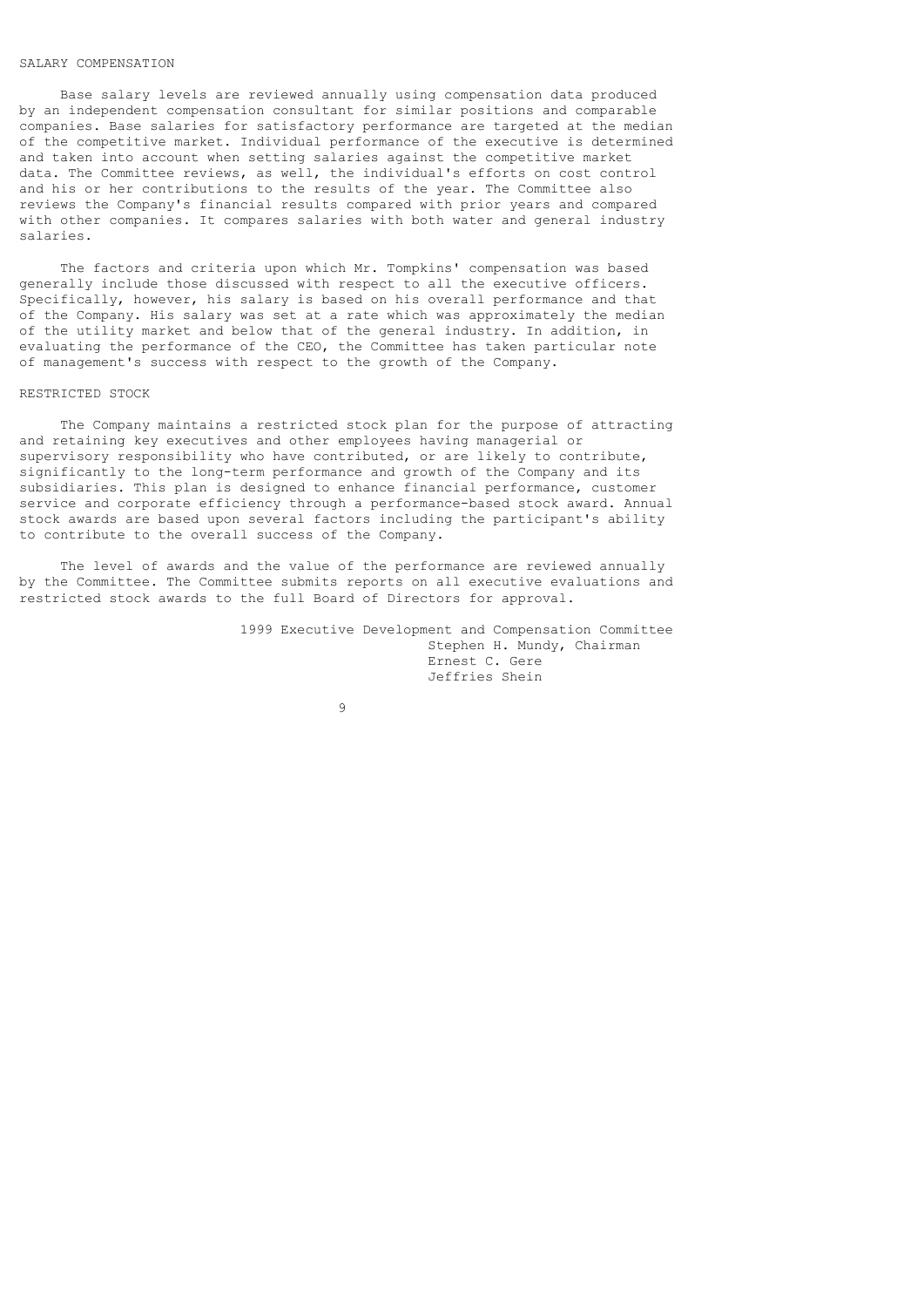# STOCK PERFORMANCE GRAPH

 Set forth below is a line graph comparing the yearly change in the cumulative total return (which includes reinvestment of dividends) of a \$100 investment for the Company's Common Stock, the NASDAQ and a peer group of investor-owned water utilities for the period of five years commencing December 31, 1993. The peer group includes American States Water Company, Aquarion Company, California Water Service Company, Connecticut Water Service, Inc., Consumers Water Company, E'town Corporation, Philadelphia Suburban Corporation, SJW Corporation, Southwest Water Company, United Water Resources and the Company.

In the printed version there appears a line graph depicted by the following plot points:

|            | 12/31/93 | 12/31/94 | 12/31/95 |      | 12/31/96 12/31/97 | 12/31/98 |
|------------|----------|----------|----------|------|-------------------|----------|
|            |          |          |          |      |                   |          |
| Middlesex  | \$100    | \$81     | \$97     | S 96 | \$136             | \$154    |
| NASDAO     | 100      | 98       | 138      | 170  | 208               | 294      |
| Peer Group | 100      | 92       | 106      | 135  | 183               | 231      |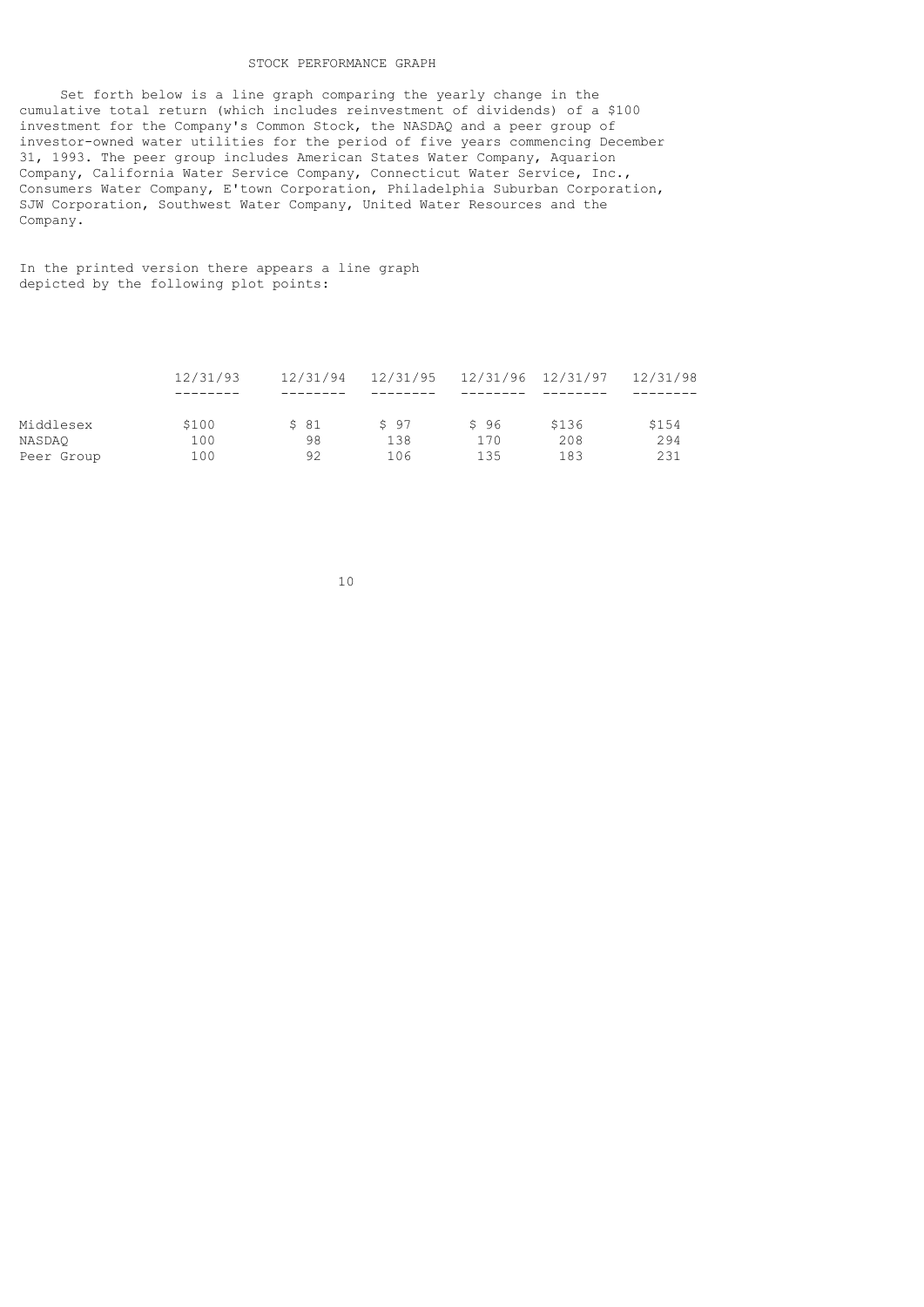# APPOINTMENT OF INDEPENDENT AUDITORS

 Upon the recommendation of the Audit Committee, the Board of Directors has appointed Deloitte & Touche LLP of Parsippany, New Jersey, as independent auditors to make the annual audit of the books of account and supporting records of the Company for 1999, subject to the approval of the stockholders entitled to vote for the election of Directors, by a majority of the votes cast on the question of such approval, provided a quorum is present, at the Annual Meeting of Stockholders.

 Representatives of Deloitte & Touche LLP will be present at the meeting, and will be afforded an opportunity to make a statement if they so desire and to respond to appropriate questions.

THE BOARD OF DIRECTORS UNANIMOUSLY RECOMMENDS A VOTE FOR PROPOSAL 2.

## STOCKHOLDER PROPOSALS

 Stockholders are entitled to submit proposals on matters appropriate for stockholder action consistent with regulations of the Securities and Exchange Commission. Should a stockholder intend to present a proposal at next year's annual meeting, it must be received by the Secretary of the Company at 1500 Ronson Road, P.O. Box 1500, Iselin, New Jersey 08830-0452, not later than December 22, 1999, in order to be included in the Company's proxy statement and form of proxy relating to that meeting.

#### OTHER MATTERS

 The Management of the Company does not intend to bring any other matters before the meeting and has no reason to believe any will be presented to the meeting. If, however, other matters properly do come before the meeting, it is the intention of the persons named in the accompanying proxy to vote in accordance with their judgment in such matters.

#### MINUTES OF 1998 MEETING OF STOCKHOLDERS

 The minutes of the 1998 meeting of Stockholders will be submitted at the meeting for the correction of any errors or omissions but not for the approval of the matters referred to therein.

By Order of the Board of Directors,

 /s/ Marion F. Reynolds -------------------------------- MARION F. REYNOLDS Secretary

Iselin, New Jersey April 19, 1999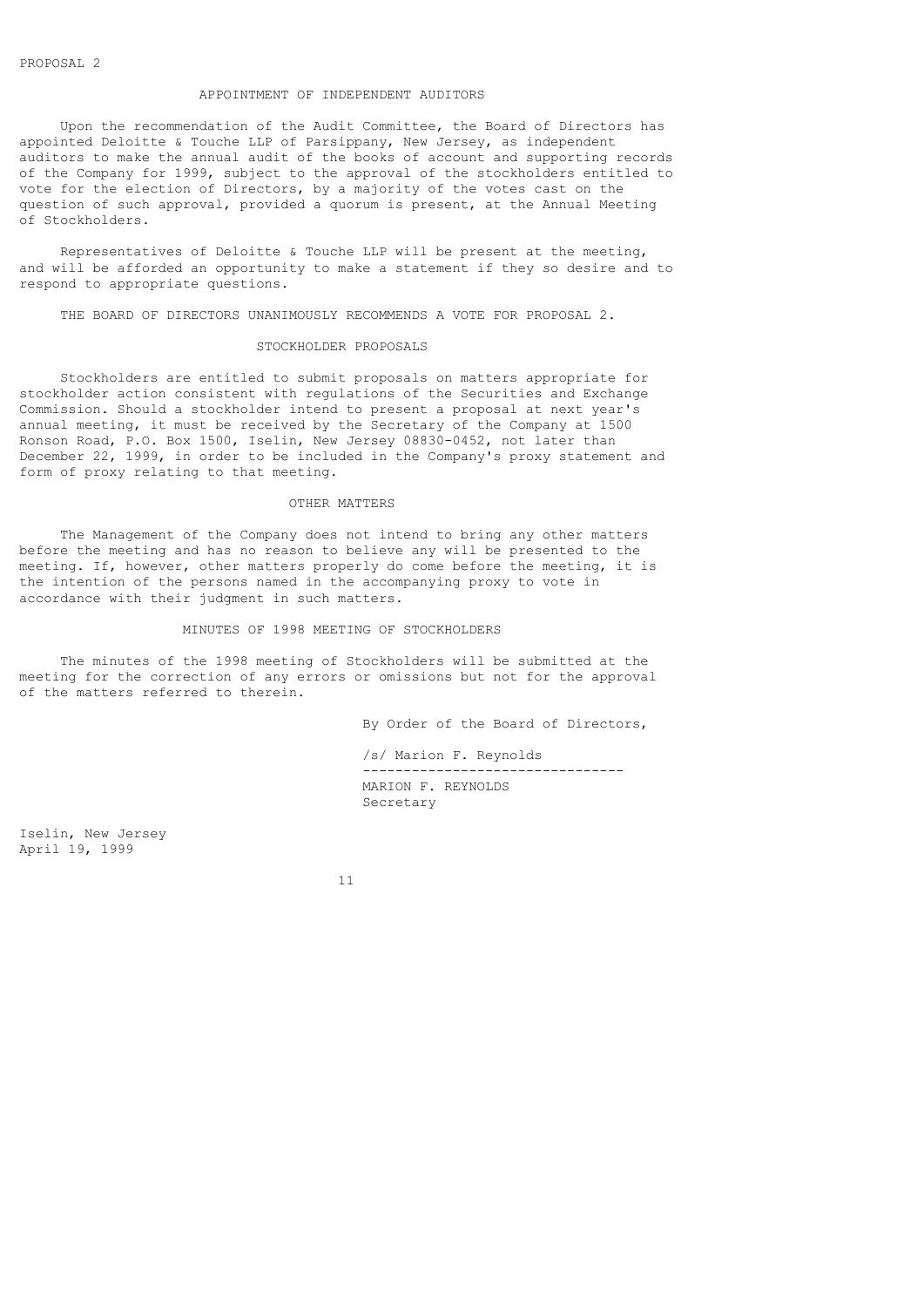[MIDDLESEX LOGO] 1500 Ronson Road Iselin, New Jersey 08830-0452 732-634-1500

> In the printed version there is a graphic image of a map showing the location of the Company.

# DIRECTIONS TO MIDDLESEX WATER COMPANY

 FROM GARDEN STATE PARKWAY (NORTH OR SOUTH): Take Exit 131A to second traffic light. Turn right onto Middlesex-Essex Turnpike and proceed (about 1/2 mile) to third traffic light (Gill Lane). Turn right and go (about 1 mile) under railroad underpass and make right onto Ronson Road. Proceed past three large mirror-sided office buildings on the right. At the sign, make a right into Middlesx Water Company.

 FROM NEW JERSEY TURNPIKE (NORTH OR SOUTH): Take Exit 11 onto the Garden State Parkway North and follow above directions.

 FROM US ROUTE NO. 1 (NORTH OR SOUTH): Proceed to the Woodbridge Center area and follow signs to Gill Lane. When on Gill Lane, make left turn onto Ronson Road and follow above directions.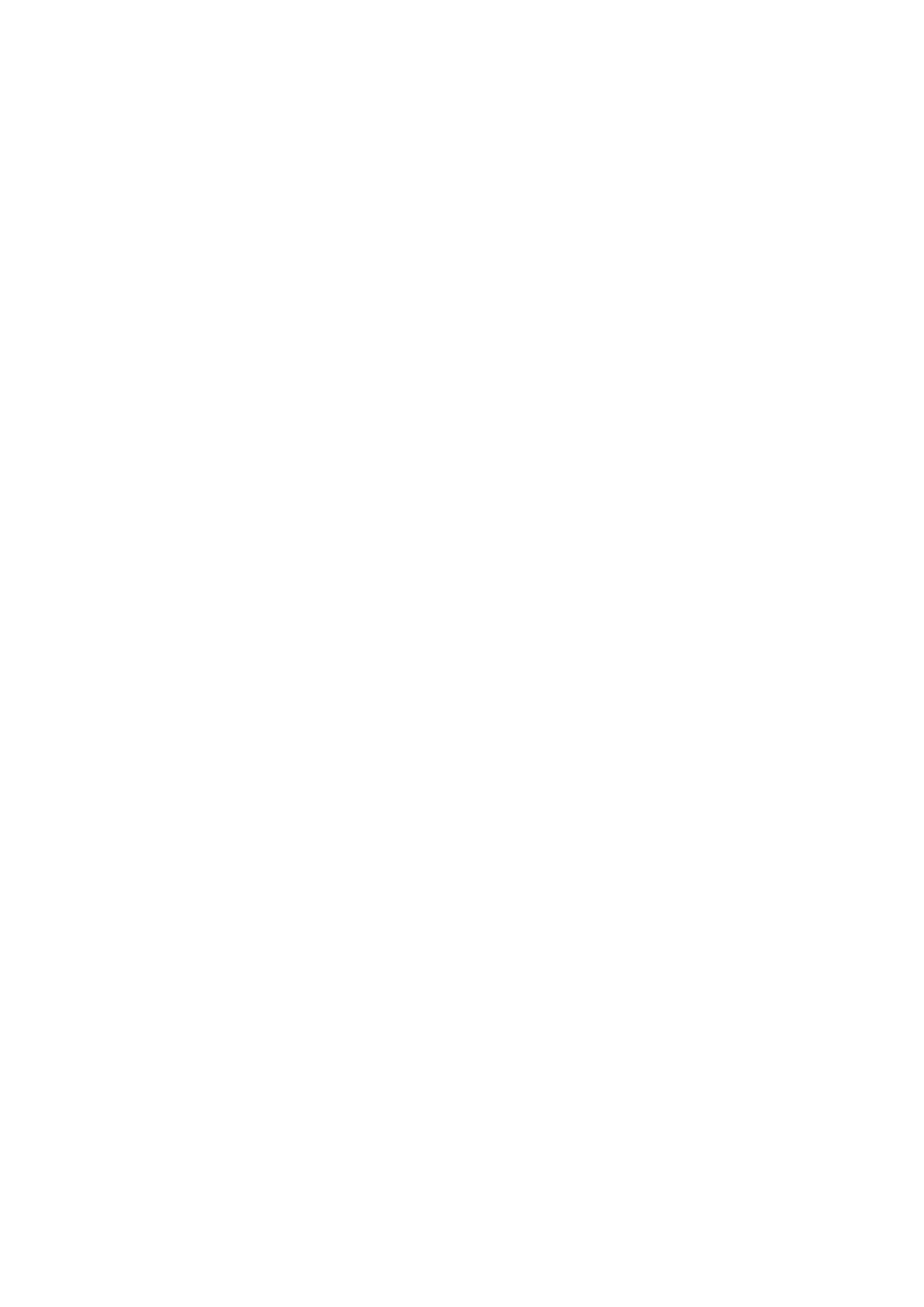| PLEASE MARK VOTES<br>  X   AS IN THIS EXAMPLE                                                                                                                                                                                                                                                                                                                                                                                                                                        | REVOCABLE PROXY<br>MIDDLESEX WATER COMPANY |
|--------------------------------------------------------------------------------------------------------------------------------------------------------------------------------------------------------------------------------------------------------------------------------------------------------------------------------------------------------------------------------------------------------------------------------------------------------------------------------------|--------------------------------------------|
| ANNUAL MEETING OF SHAREHOLDERS<br>MAY 26, 1999                                                                                                                                                                                                                                                                                                                                                                                                                                       |                                            |
| The undersigned stockholder(s) hereby appoint(s) John P. Mulkerin and<br>Richard A. Russo, and each of them, proxies, with the power to appoint his<br>substitute, and hereby authorizes them to represent and to vote as designated,<br>all the shares of common stock of Middlesex Water Company held on record by the<br>undersigned on April 1, 1999, at the annual meeting of shareholders to be held<br>on May 26, 1999, at 11:00 a.m., local time or any adjournment thereof. |                                            |
| 1. Election of Directors, Nominees for Class III<br>term expiring in 2002:                                                                                                                                                                                                                                                                                                                                                                                                           |                                            |
| With-<br>For $I_{-}$   hold                                                                                                                                                                                                                                                                                                                                                                                                                                                          | For All<br>    Except<br>$\Box$            |
| Jeffries Shein and J. Richard Tompkins                                                                                                                                                                                                                                                                                                                                                                                                                                               |                                            |
| INSTRUCTION: To withhold authority to vote for any individual nominee, mark "For<br>All Except" and write that nominees name in the space provided below.<br>2. Approve the appointment of Deloitte & Touche LLP<br>as auditors for the Company for the year 1999.                                                                                                                                                                                                                   |                                            |
|                                                                                                                                                                                                                                                                                                                                                                                                                                                                                      | For     Against     Abstain                |
| In their discretion, the Proxies are authorized to vote upon such other<br>business that may properly come before the meeting.                                                                                                                                                                                                                                                                                                                                                       |                                            |
| PLEASE CHECK BOX IF YOU PLAN<br>TO ATTEND THE MEETING.                                                                                                                                                                                                                                                                                                                                                                                                                               | $\vert \ \ \vert$                          |
| Please be sure to sign and date this Proxy in the box below.   Date<br>________________________________                                                                                                                                                                                                                                                                                                                                                                              |                                            |
| Sharehholder sign above<br>---------------------                                                                                                                                                                                                                                                                                                                                                                                                                                     | Co-holder (If any) sign above              |

If this Proxy is properly executed and returned, the shares represented hereby will be voted. In not otherwise specified, this Proxy will be vote FOR the persons nominated as directors, and FOR proposal number 2.

 THIS PROXY IS SOLICITED ON BEHALF OF THE BOARD OF DIRECTORS.